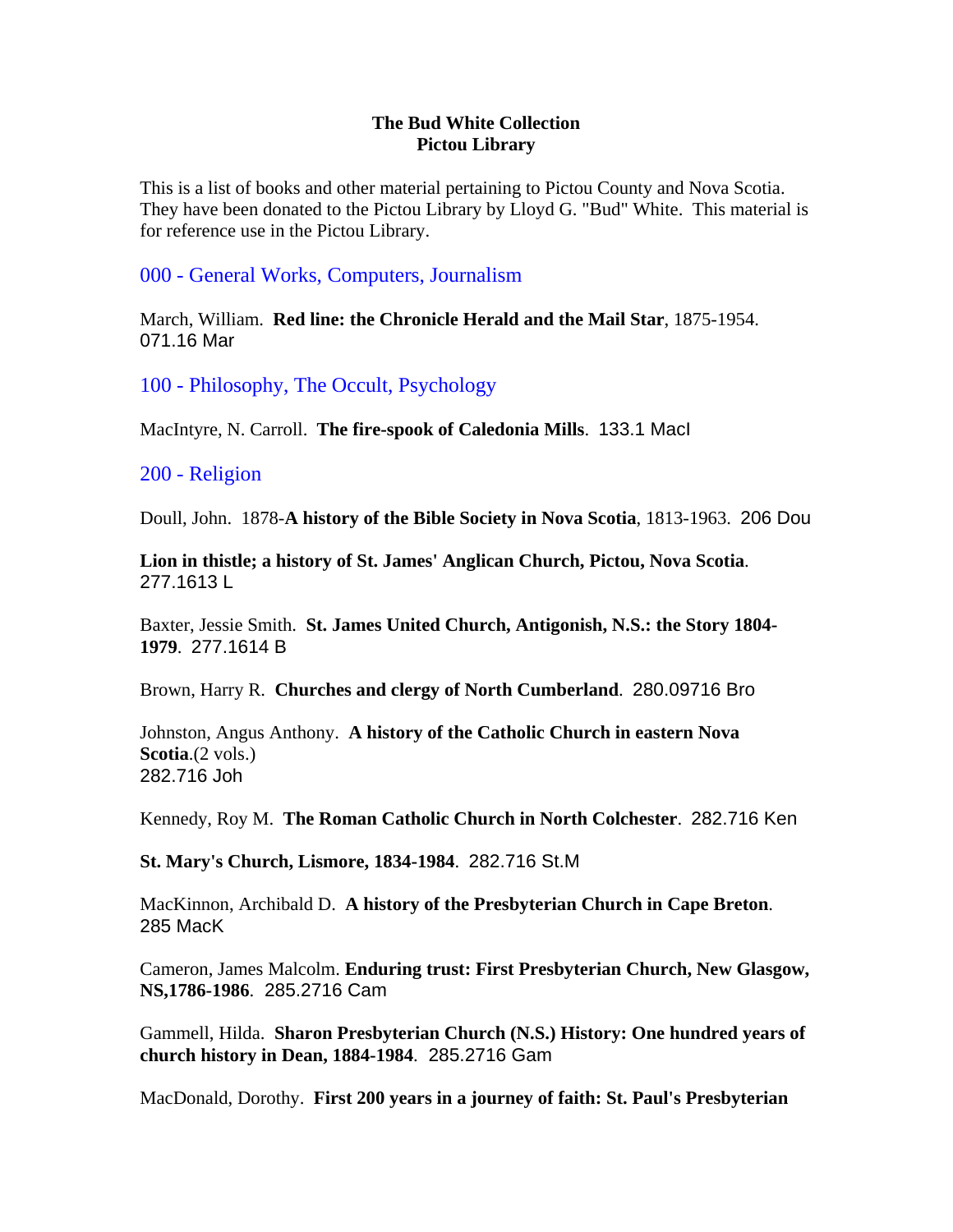**Church, Merigomish**. (2) 285.2716 MacD

**Our heritage of faith: the history of Bethel Presbyterian Church, Scotsburn, Nova Scotia, 1822-1975**. 285.2716 Our

**The First 200 years: a history of the Erskine United Church congregation of Glenholme, Nova Scotia**. 287.92 Fir

MacKay, Daniel A. **Trinity United Church, The Falls, 1932-1982**. 287.92 MacK

300 - Social Science, Politics, Law

**The Legislative Assembly of Nova Scotia, 1758-1983: a biographical directory**. 328.716 Leg

Cameron, James Malcolm. **Political Pictonians; the men in the Legislative Council, Senate, House of Assembly, 1767-1967**. 329.716 C

Ryan, Judith Hoegg. **The Mine**. 338.20971 Rya

Cameron, James Malcolm. **Industrial history of the New Glasgow district**. 338.4 C

Cameron, James Malcolm. **A century of industry: the story of Canada's pioneer steel producer**. 338.47672 Cam

**The Nova Scotia Legislature / Nova Scotia. House of Assembly**. 354.716 Nov

Douglas, George Ritchie. **The Aberdeen Hospital, New Glasgow, N.S.: a history,1895-1988**. 362.11 Dou

Megeney, George. **The Stellarton police department, 1889-1989: one hundred years of service and protection**. 363.209716 Meg

Archibald, Mary. **Rules and orders of the Friendly Fire-Club, Shelburne 1784**. 363.37 Arc

Robinson, Geoff. **It came by the boat load: essays on rum-running**. 364.13 Rob

Robinson, Geoff. **The Nellie J. Banks.--2nd ed**. 364.13 Rob

Nutter, Tom. **The history of Truro Lodge #43 A.F. & A.M. Grand Lodge of Nova Scotia: the first 120 years, 1867-1987**. 366.1 Nut

**West Pictou District High School: the first 25 years, 1960-1985**. 373.716 Wes

DeWolfe, John Mark. **1789: all the King's men: the story of a colonial university**.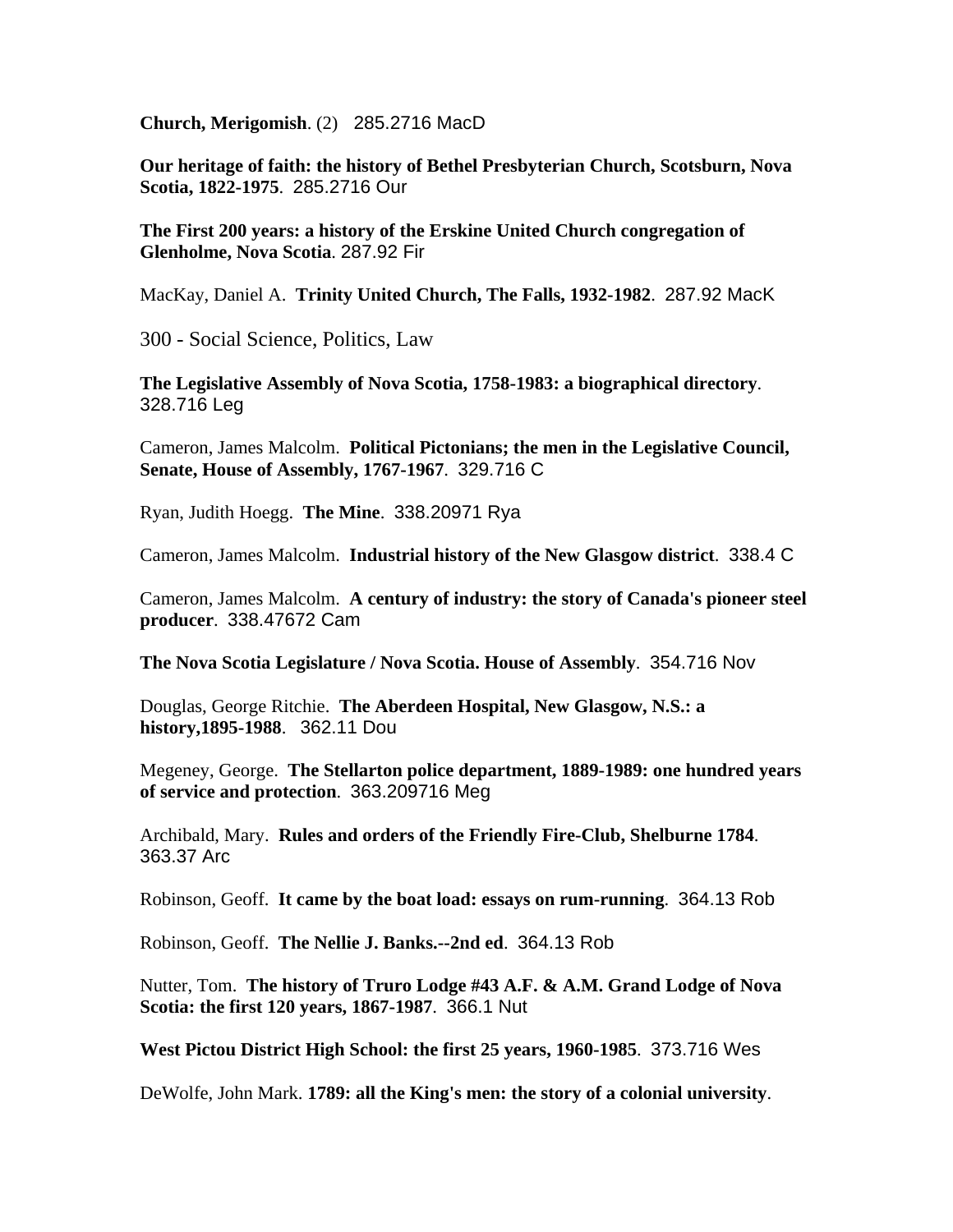#### 378.716 DeW

MacDonald, Bruce Francis. **The Guysboro Railway, 1897-1939**. 385.1 MacD

Cameron, James Malcolm. **Ships and Seaman of New Glasgow, Nova Scotia**. 387 C

Stephens, David E., **W. D. Lawrence: the man and the ship**. 387 Ste

600 - Technology, Medicine, Home Economics

Brown, James B. **Moose River Cave-In '36**. 622.342 Bro

**Men of the soil: century farms**. 630.1 Men

Cox, Kenneth. **A history of the Nova Scotia Agricultural College**. 630.71 Cox

700 - Arts, Crafts, Sports

**Thy dwellings fair: churches of Nova Scotia, 1750-1830**. 726.5 Thy

Pacey, Elizabeth. **More stately mansions: churches of Nova Scotia, 1830-1910**. 726.509716 Pac

**Heritage homes and history of Parrsboro**. 728.09716 Her

**Nineteenth century Pictou County furniture: in conjunction with an exhibit researched and built by Exhibits Committee, Hector Centre Trust, Pictou, Nova Scotia**. 749.29717 Nin

900 - Geography, Biography, History

**Illustrated historical atlas of Pictou County**. 911.71613 Ill

**Heritage Trust of Nova Scotia Seasoned timbers; v.1: sampling of historic buildings unique to Western Nova Scotia**. 917.16 Her

Rogers, Joseph S. **Rogers' photographic advertising album, Halifax, 1871**. 917.1622 R

Smith, James F. **Old Pugwash families**. 920 Smi

Sutherland, George R. **Building the Sutherland homestead, Earltown, Nova Scotia: four generations, 1819-1945**. 920 Sut

Marble, Allan Everett. **Nova Scotians at home and abroad**. 920.0716 Mar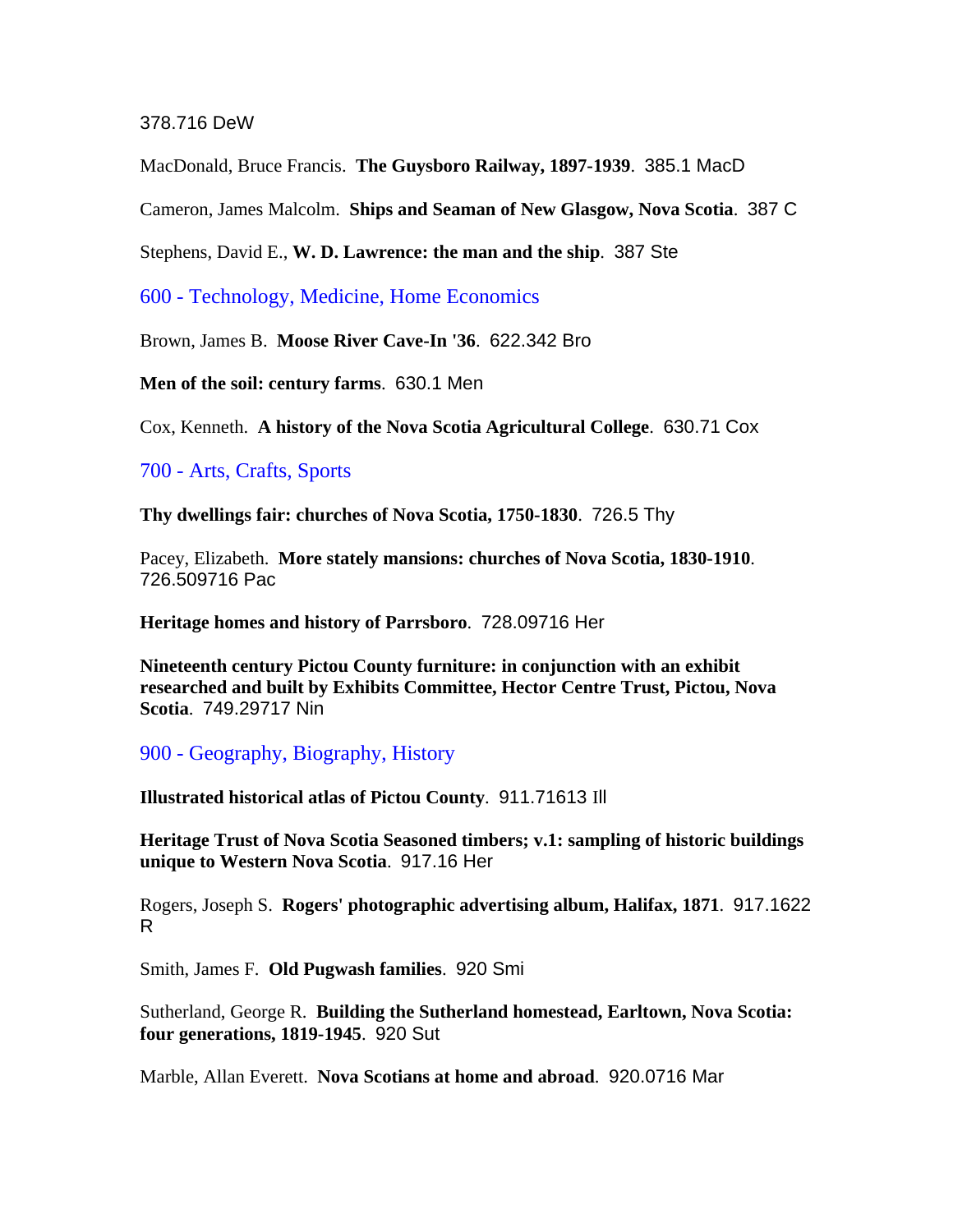**Some North Cumberlandians at home and abroad, past and present**. 920.0716 Som

Hart, Margaret Janet. **Janet Fisher Archibald: wife of Matthew Archibald**. 921 Arc

Kavanagh, Peter. **John Buchanan; the art of political survival**. 921 Buc

Bassett, John M. **Samuel Cunard**. 921 Cun

Cunningham, Jack. **Memories of a country auctioneer**. 921 Cun

Wood, B. Anne. **God, science and schooling: John William Dawson's Pictou Years, 1820-1855**. 921 Daw

Beaverbrook, Max Aitken, **Baron Courage: the story of Sir James Dunn**. 921 Dun

Dunlop, Allan C. **Pharmacist and entrepreneur: Pictou's J.D.B. Fraser**. 921 Fra

Fergusson, Charles Bruce. **Joseph Howe of Nova Scotia**. 921 How

Hill, Kay. **Joe Howe: the man who was Nova Scotia**. 921 How

Percy, Harold R. **Joseph Howe**. 921 H How

Rhuda, Ernest. **Rubbing shoulders**. 921 Rhu

Davidson, Margaret Rutherford. **I came from Pictou County: the recollections of Jane MacKay Rutherford**. 921 Rut

Treen, Arthur. **Over ninety years of reminiscences**. 921 Tre

Fletcher, Edith L. **Scotia heritage**. 929.2 Fle

Morton, Barbara. **The story of the Clarks of Insch, Scotland and Tatamagouche, Nova Scotia: Immigrants of the 1840's**. 929.2 Mor

**Pictou County census. 1851**. 929.371613 Pic

**The Loyalists guide: Nova Scotian Loyalists and their documents**. 971.024016 Loy

Beck, James Murray. **Joseph Howe, anti-confederate**. 971.6 Bec

Ells, Margaret. **A calendar of Official correspondence and legislative papers, Nova Scotia, 1802-15**. 971.6 Cal

Campbell, George Graham. **History of Nova Scotia**. 971.6 C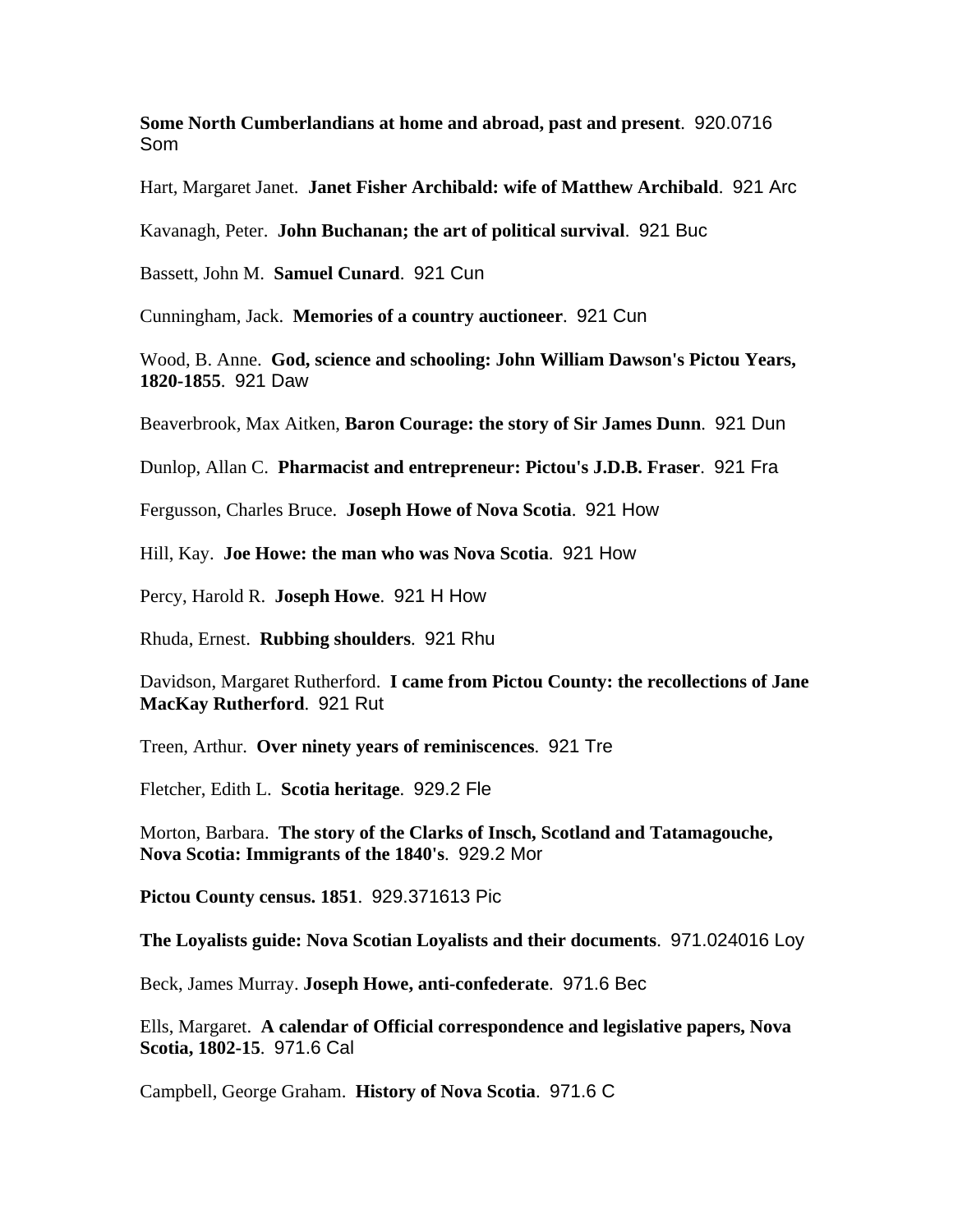Deyarmond, E. M. **Chronicles of the Stewiacke Valley, 1780-1980**. 971.6 Dey

Fergusson, Charles Bruce. **Glimpses into Nova Scotia history**. 971.6 Fer

Haliburton, Gordon MacKay. **Clansmen of Nova Scotia**. 971.6 Hal

Patterson, George Geddie. **Studies in Nova Scotian history**. 971.6 Pat

Stephens, David Ernest. **Truro: A railway town**. 971.6 Ste

Hilchey, Doris. **Refuge: the Loyalists come to Nova Scotia**. 971.602 Hil

Brown, James B. **Miracle town: Springhill, Nova Scotia, 1790-1982**. 971.611 Bro

Macnab, Alexander M. **The pioneers of Malagash: genealogical record from early days**. 971.611 Macn

Smith, James F. **History of Pugwash**. 971.611 S

Stevens, Cj. **Index to the history of Pugwash**. 971.611 Ste

**Bass River village history: commemorating the founding of Bass River, 1765**. 971.612 Bas

Burrows, Mildred Pulsifer. **A history of Clifton & Old Barns in Colchester County**. 971.612 Bur

**Colchester Historical Society (N. S.) Proceedings, reports and program summaries: 1954-1957**. 971.612 C

**Colchester women.** 971.612 Col

**Fragments of the past: history notes of Brookfield and Area.** 971.612 Fra

Matheson, Trueman. **A history of Londonderry, Nova Scotia.** 971.612 Mat

**Memorial of the 121st and of the 122nd anniversary of the settlement of Truro by the British: being the first celebration of the town's natal day, September 13th, 1882.** 971.612 Mem

Miller Thomas. **Historical and genealogical record of the first settlers of Colchester County.** 971.612 Mil

Miller Thomas. **Index to historical and genealogical record of the first settlers of Colchester County, Nova Scotia: by Thomas Miller (1873).** 971.612 Mil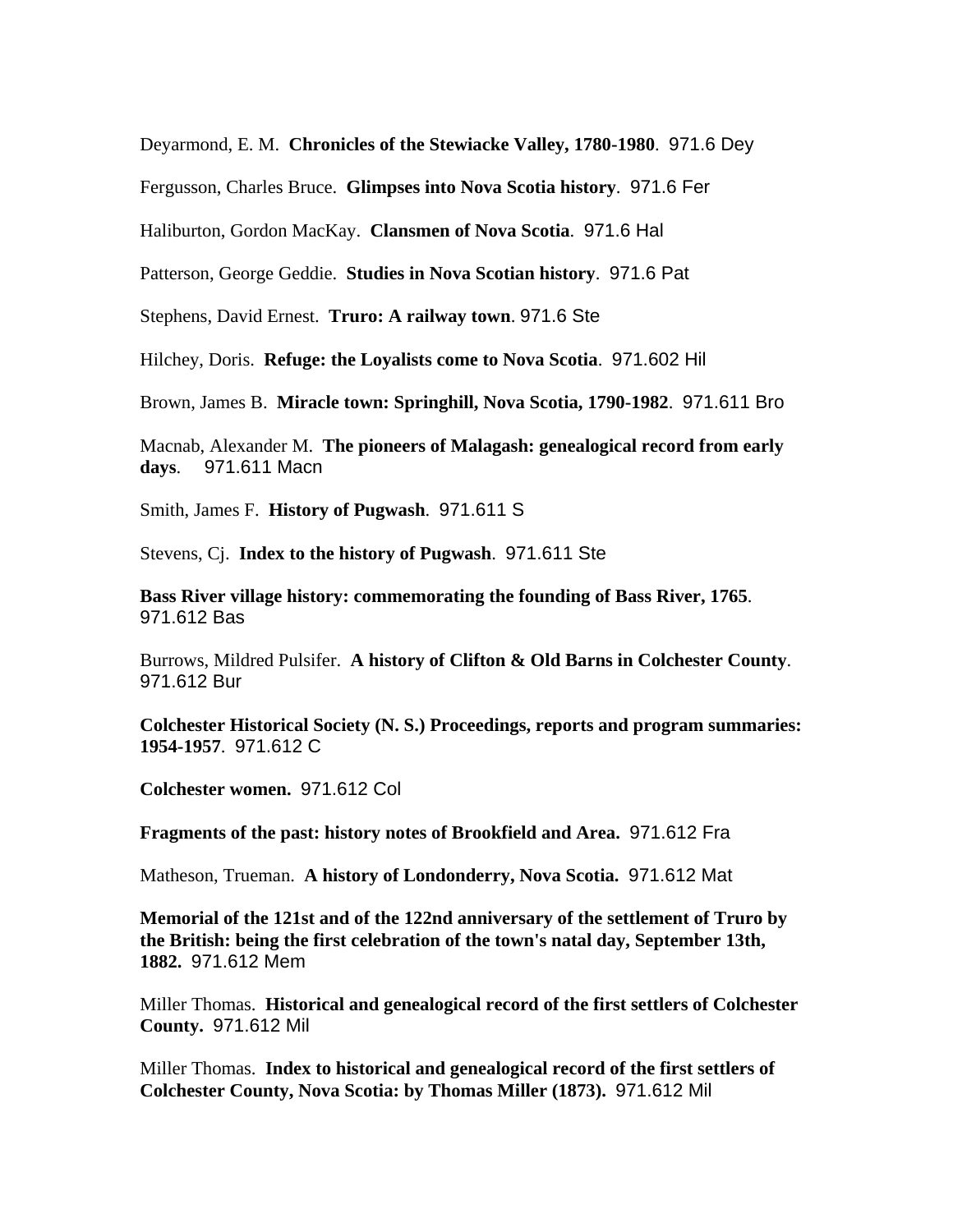Murphy, John M. **The Londonderry heirs; 1760-1775.** 971.612 Mur

Patterson, Frank Harris. **Acadian Tatamagouche and Fort Franklin.** 971.612 Pat

Patterson, Frank Harris. **History of Tatamagouche, Nova Scotia.** 971.612 P

Patterson, Frank H. **Tatamagouche, N. S., 1771-1824.** 971.612 P

**Stewiacke, 1780-1900.** 971.612 Ste

Sutherland, George R. **The rise and decline of the Earltown community, 1813-1970.**  971.612 Sut

**The Story of Five Islands, Colchester County, Nova Scotia.** 971.612 Sto

**Along the shore of Little Harbour, Pictou County, Nova Scotia.** 971.613 Alo

Cameron, James Malcolm. **100 years of the Municipality of the county of Pictou, N.S., 1879-1979.** 971.613 Cam

Cameron, James Malcolm. **About Pictonians.** 971.613 C

Cameron, James Malcolm. **More about New Glasgow.** 971.613 C

Cameron, James Malcolm. **More about Pictonians.** 971.613 Cam

Cameron, James Malcolm. **Still more about Pictonians.** 971.613 Cam

Cameron, James Malcolm. **Wreck of the Melmerby & other Pictou County Stories.**  971.613 C

**Celebrating our heritage: the history of Westville.** 971.613 Cel

**Durham pioneer cemetery / [these inscriptions were recorded by Eva Adams].**  971.613 Dur

Evans, Carol Duncan. **Duff Cemetery: the forgotten people.** 971.613 Eva

Hawkins, Marjorie. **Gairloch, Pictou County, N.S. Rev. ed.** 971.613 Haw

**History of Churchville, Pictou County, Nova Scotia 1784-1984.** 971.613 His

Kennedy, Robert. **Index of proper names for the history of the county of Pictou, by Rev. George Patterson, D.D.** 971.613 Ken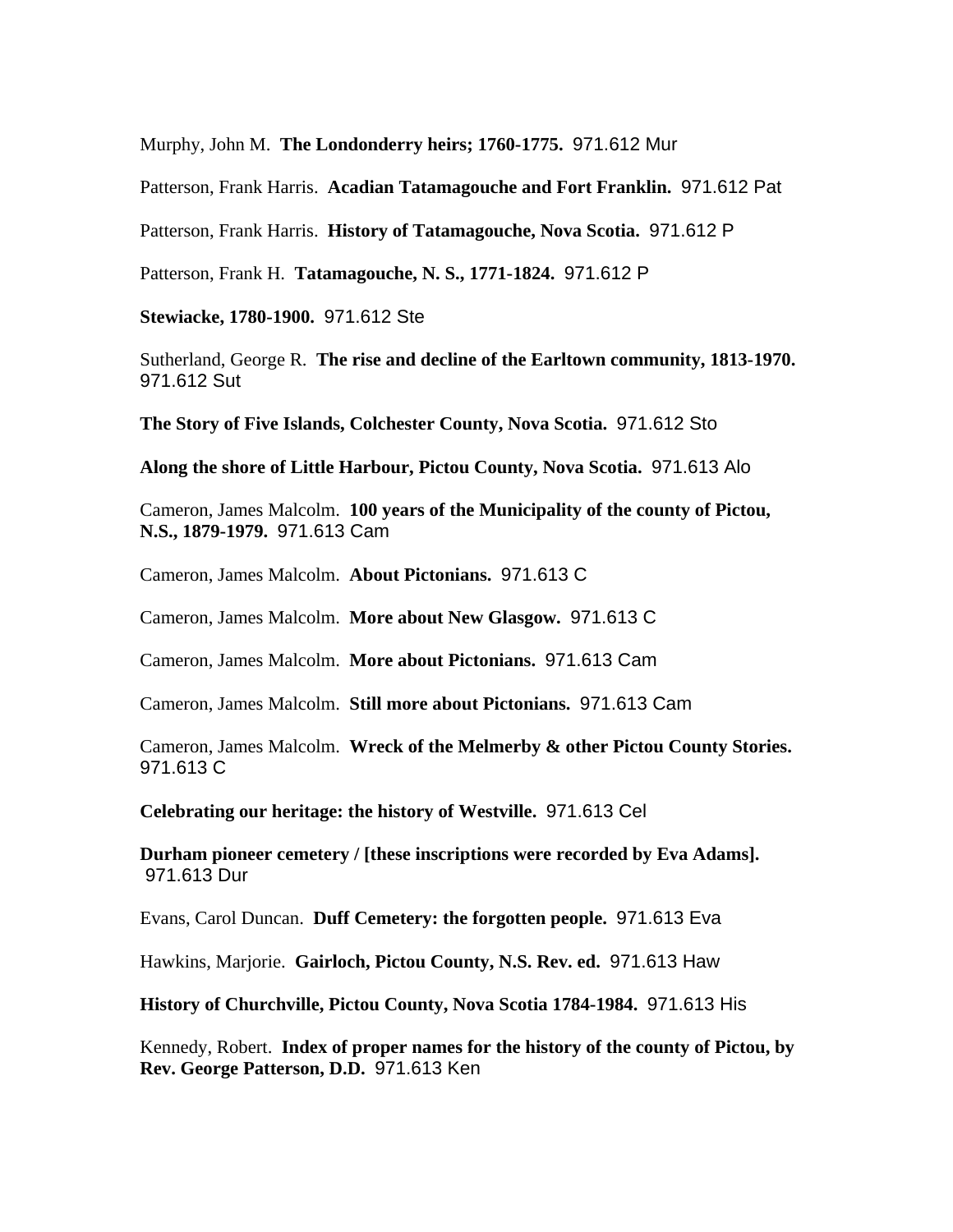MacConnell, Margaret. **Meadowville, then and now.** 971.613 MacC

MacKay, Donald. **Scotland farewell: the people of the Hector.** 971.613 M

MacKay, Relief Williams. **Simple Annals: the story of the McQueens of Sutherland's River.** 971.613 MacK

MacPhie, J. P. **Pictonians at home & abroad.** 971.613 M

Mawdsley, Lee. **History of Merigomish / compiled by Lee Mawdsley and Kay MacIntosh.** 971.613 M

Munro, Ruth. **Pictou Island.** 971.613 Mun

**Past and present history & recipes / by the R.J.'s.** 971.613 Pas

Patterson, Frank H. **John Patterson, the founder of Pictou town.** 971.613 P

Patterson, George. **History of the County of Pictou, Nova Scotia.** 971.613 P

Reid, Leonard M. **Sons of the Hector.** 971.613 R

Reid, Leonard, ed. **Thorburn: 1872-1972; a history of the Village of Thorburn from its days as the Vale Colliery to the present day.** 971.613 R

Ross, Eric. **Pictou Island, Nova Scotia: the rise and fall of an island community.**  971.613 Ros

Carter, Rose Sutherland. **Unto the hills.** 971.614 Car

MacDonald, J. W. **History of Antigonish County.** 971.614 MacD

MacLean, Raymond A., ed. **History of Antigonish. (2 vols.)** 971.614 M

Rankin, Duncan Joseph. **A history of the county of Antigonish, Nova Scotia.** 971.614 Ran

Hart, Harriet Cunningham. **History of the County of Guysboro.** 971.621 H

Jost, A. C. **Guysboro sketches and essays.** 971.621 Jos

MacDonald, Florence M. **Sherbrooke -- as I remember it: Sherbrooke Village, Nova Scotia.** 971.621 MacD

Akins, Thomas Beamish. **History of Halifax city. Illustrated with maps and engravings.** 971.622 Aki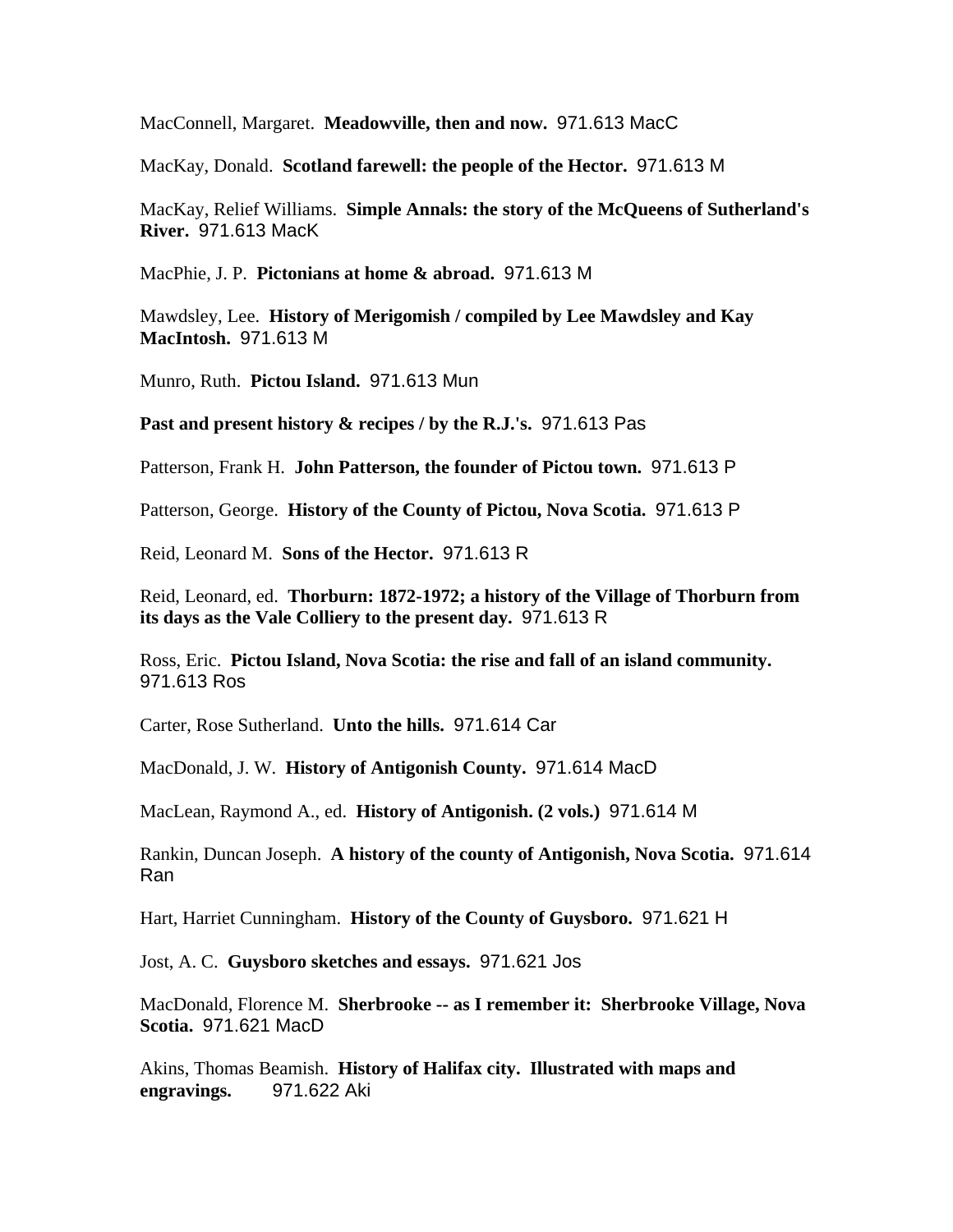DesBrisay, Mather Byles. **History of the county of Lunenburg.** 971.623 Des

Archibald, Mary. **Shelburne, Home of the Loyalists.--Shelburne, N.S.** 971.625 Arc

Robertson, Marion Evangeline. **King's bounty: a history of early Shelburne, Nova Scotia.** 971.625 Rob

**A history of Noel Shore.-- 2nd ed.** 971.635 His

Shand, Gwendolyn Vaughan. **History Hants County.** 971.635 Sha

MacKenzie, Angus A. **The Irish in Cape Breton.** 971.69 MacK

Patterson, George Geddie. **Patterson's history of Victoria County.** 971.693 P

**Province House: cradle of Confederation.** 971.7 Pro

Pictou Reference Materials -- Loose Leaf Binders

1. Bond, Emma Renton. **The Renton Saga.** (photocopy)

- 2. **The Enterprise 1888-1891: Births, Deaths, and Marriages.**
- 3. **Lovell's Province of Nova Scotia Directory for 1871.** (photocopy with notes)
- 4. McCay, Dorothy. **The Story of Anna Sutherland Bissell as told by her daughter.**

5. MacIntosh, Winston R. **William MacIntosh (the Sobey Connection) a genealogical chart.** (photocopy)

6. MacLaren, George. **The Pictou Book. 1954.** (photocopy)

7. MacKenzie, Kenneth. **Sabots and Slippers. 1954.** (photocopy)

8. MacTavish, Helena M. **Embree/MacTavish Recollections.** (photocopy)

### 9. **Olding and Allied Families.**

10. Smith, James F. **Pictou County Census 1971. Volumes 1 and 2. Includes numerous notes by Bud White. Volume one also contains Fairweather, Langille and McCabe genealogies from the N.S. Historical Quarterly.** 

11. White, L. G. "Bud" **Pictou Academy class lists beginning 1885 through 1939.** 

12. White, L. G. "Bud" **Work sheets on Pictou Academy gold medallists.**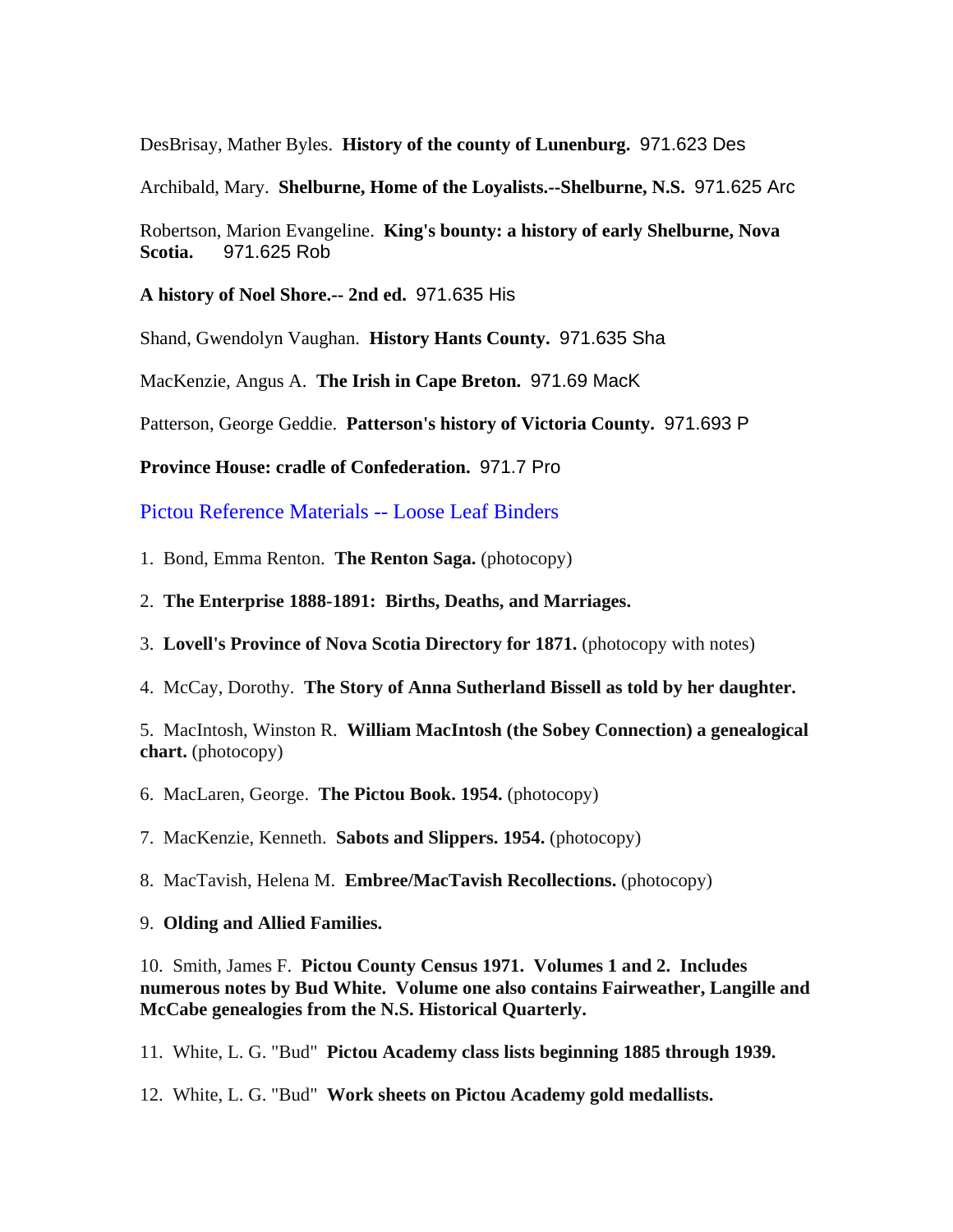## **Pictou Reference Material**

Bud White Collection:

## Maps -- Department of Land and Forests Maps

- 77. Cumberland County (1943)
- 78. Cumberland, Colchester and Pictou Counties (1943)
- 80. Colchester and Pictou Counties (1941-43-46)
- 85. Pictou County (1943)
- 86. Pictou County (1943)
- 87. Pictou County (1942)
- 92. Pictou County (1948)
- 93. Pictou County (1948)
- 94. Pictou County and Guysborough Counties (1939-48-58)
- 98. Pictou County and Antigonish Counties (1948-1953)
- 103. Antigonish County (2 Sheets) (1948-1953)

## Maps by A. F. Church (1864)

- 1. Pictou County (2 Sheets)
- 2. Antigonish County (2 Sheets)

# **Pamphlet Boxes**

Pictou Academy: (code P.A.)

**P.A.-1 to P.A.-13** Are Course of Study booklets for specific years (1889-1938, not inclusive) each includes:

- --List of Board of Commissioners
- --List of Faculty of instruction
- --Fine Arts
- --Preparatory Dept.
- --Course of Study

A Catalogue for the previous year is also in the booklet, it includes:

--List of students in attentance --Honor Rolls-annual -permanent --Articles on various Associations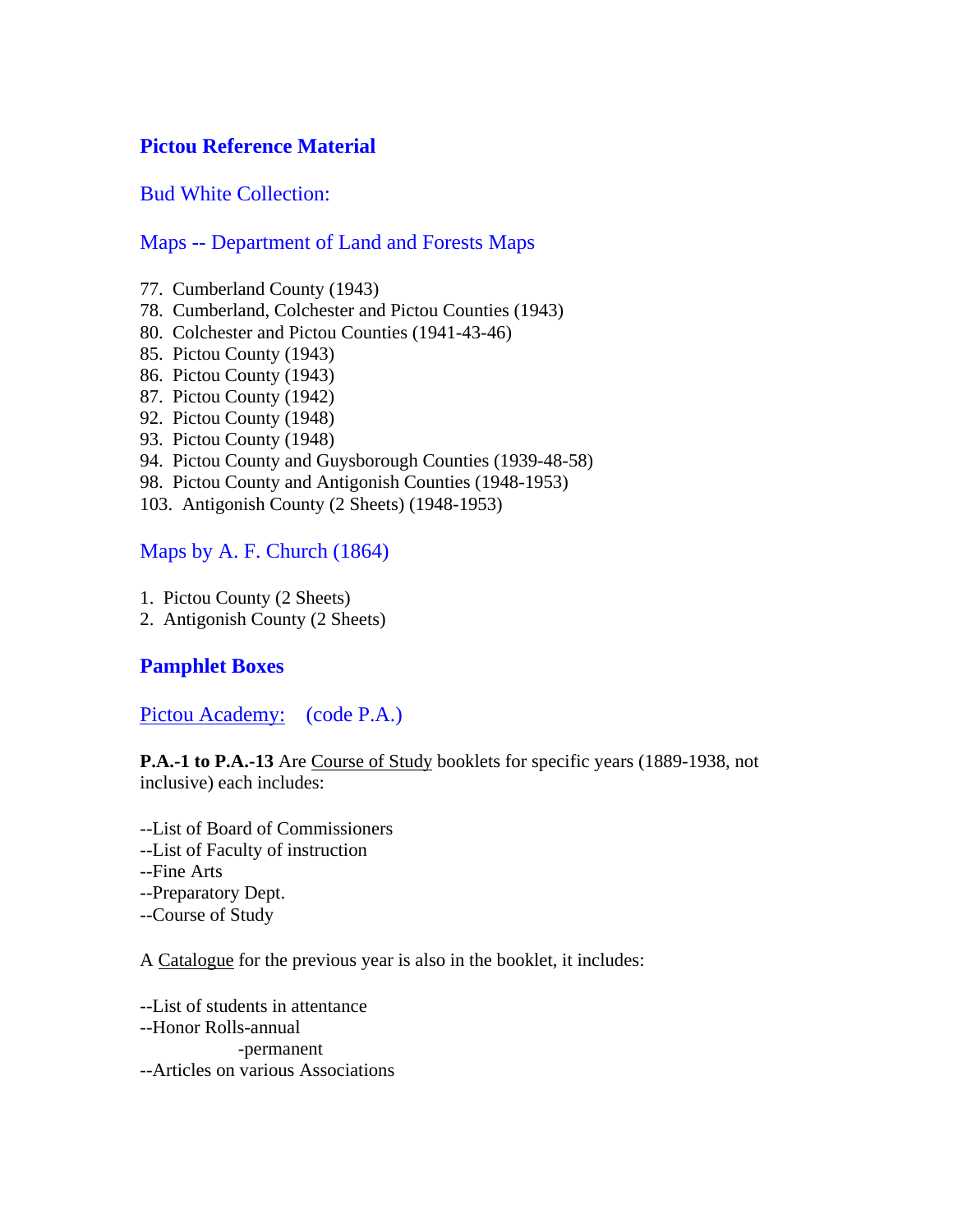| Course of Study | 1889-90    | Catalogue | 1889-89 |
|-----------------|------------|-----------|---------|
| Course of Study | 1890-91    | Catalogue | 1889-90 |
| Course of Study | 1894-95    | Catalogue | 1893-94 |
| Course of Study | 1898-99    | Catalogue | 1897-98 |
| Course of Study | 1900-01    | Catalogue | 1899-00 |
| Course of Study | 1919-20    | Catalogue | 1918-19 |
| Course of Study | 1930-31    | Catalogue | 1929-30 |
| Course of Study | 1931-32    | Catalogue | 1930-31 |
| Course of Study | 1932-33    | Catalogue | 1931-32 |
| Course of Study | 1933-34    | Catalogue | 1932-33 |
| Course of Study | 1934-35    | Catalogue | 1933-34 |
| Course of Study | ---------- | Catalogue | 1935-36 |
| Course of Study | 1937-38    | Catalogue | 1936-37 |
|                 |            |           |         |

**P.A.-14-16** Are Pictou Academy Magazines, which include:

--Editorials

--Various School Articles

- **P.A.-14** The Academy "concordia salus" vol XII No. 2 December 1909-Published by the students of Pictou Academy, Term 1909-1910
- **P.A.-15** The Academy "concordia salus" vol XIV No. 2 January 1914-Published by the students of Pictou Academy, Term 1913-1914

**P.A.-16** The Academy - December 1943 - Pictou, N.S.

P.A.-17 Up On The Hill - 1958 Pictou Academy Yearbook

**P.A.-18** The Bulletin of the Pictou Academy Scientific Association 1909 --Notes of Erysiphaceae & Perisporiaceae of Pictou --Club Mosses of Pictou Co.

--Erysiphaceae of Pictou Co.

**P.A.-19** List of Pictou Academy students who attended Dalhousie University and graduated from approx. 1878.

--updated to 1937>names checked against the "A" class students of Pictou Academy --includes: --name of Diploma received

--home address of student

--comments

--Total number of Pictou Academy graduates up to and including 1937

### Pictou:

Pictou-1 The Pictou Plantation 1767 by Henry R. Beer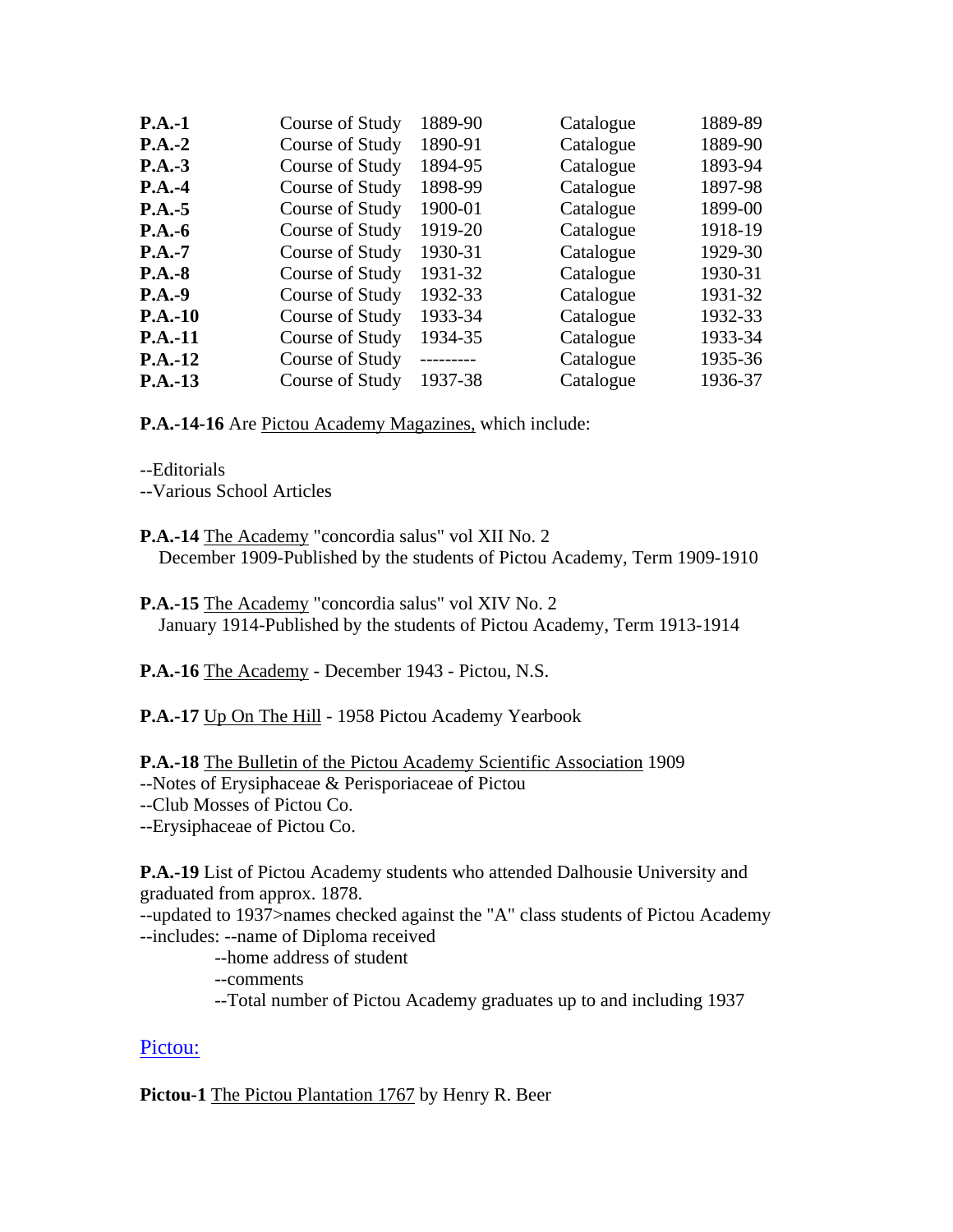--brief history of Pre-Hector settling form the ship "Betsy" sailing from Philadelphia, U.S.A.

**Pictou-2** The Hector Passenger List Published by Elizabeth Tibble, Pictou, N.S. "...names of the 179 persons that went out in the ship "Hector"...from Loch Broom to Pictou River in N.S. 8th July, 1773."

#### **Pictou-3** Town of Pictou Annual Report 1963

--List of Town Government, year ending 31st. December 1963 --various reports from Town Officials --Expenditures

**Pictou-4** The history of Hospitals in Pictou by Annie Barnwell --an historical sketch of the hospitals in Pictou from 1848-1966 --commemorating the official opening of the Sutherland-Harris Memorial Hospital, Wednesday June 1st. 1966.

**Pictou-5** The Old West End School --Contributors: Don MacIsaac, Gertrude MacLeod Holton, Jessie Creighton Gillis. --includes: --brief history of the school --Pupil list 1914-1930 --song by Gertrude MacLeod Holton

**Pictou-6** A Walking Tour Of Pictou

-- 16 L.B. Jensen Sketches of historic buildings with brief histories of each.

#### **Pictou-7** Welcome to Pictou, Nova Scotia

--brief history of the town

--brief history of Pictou notables

--brief walking tour

**Pictou-8** McCulloch Junior High Yearbook 1973 --celebrating the Hector Bicentennial 1773-1973

**Pictou-9** A brief summary of the history of early Pictou --Lloyd (Bud) White

**Pictou-10** "American Artist" magazine July 1987 --article on American painter James Harrington showing some paintings of Pictou beach scenes by the artist.

**Pictou-11** Index of: The Founder of Pictou Town: John Patterson by Frank Harris Patterson

Churches: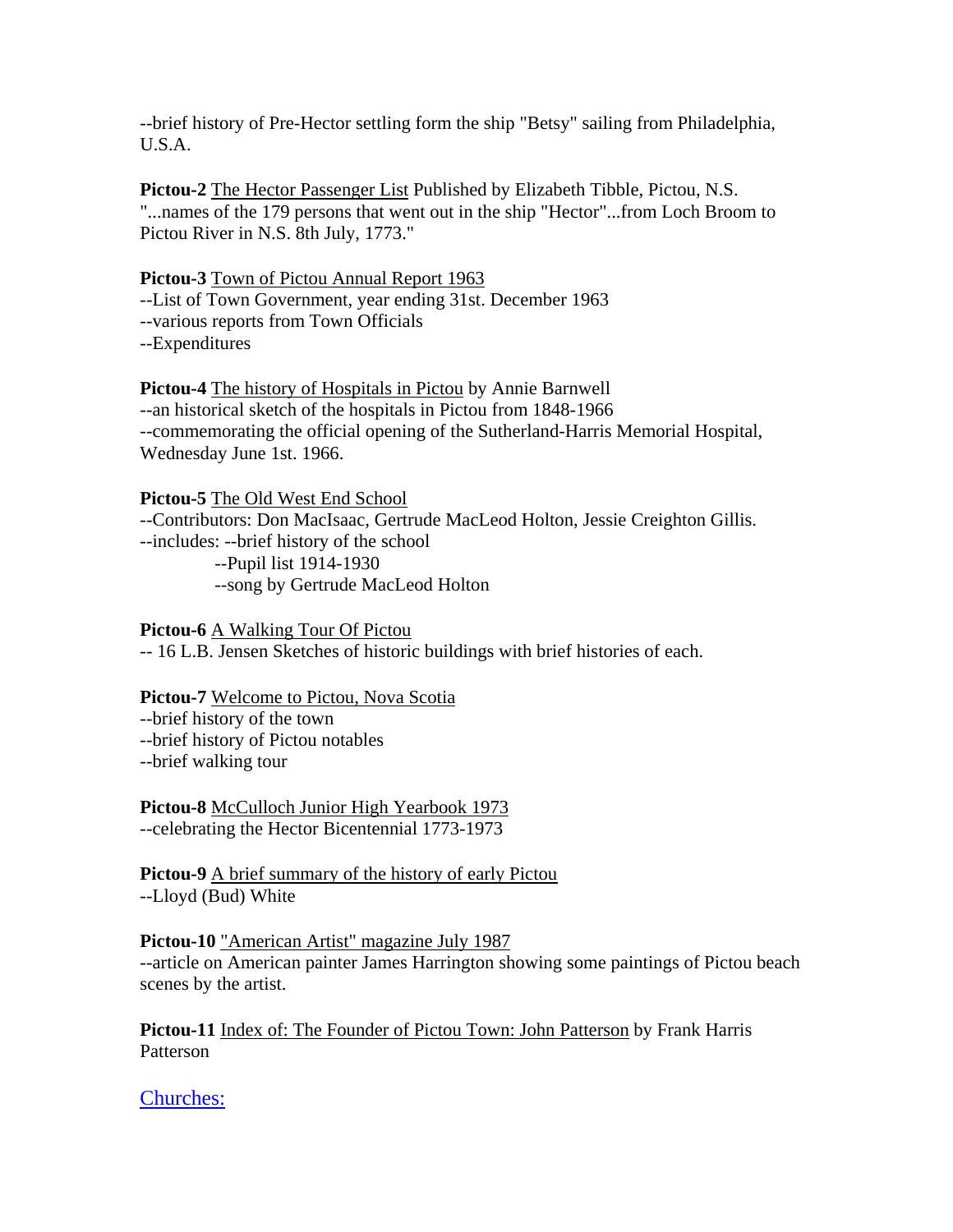### **Churches-1** Oak Baptist Church, River John, N.S.

--A book about the Oak Baptist Church later Oak United Baptist Church - details taken from minute book cover a period from March 8, 1848 through April, 1935.

**Churches-2** Cape Breton Worthies: Life sketches of Notable men in the early Presbyterian Church by Rev. Malcolm Campbell.

--includes: --Angus MacLeod (Hunter's Mountain)

- --Duncan MacDonald (Boularderie)
- --Donald MacDonald (Tarbot)
- --Malcolm MacLeod (River Dennis)
- --Donald Campbell (Big Baddeck)
- --Donald Ross (Port Morien)
- --Angus MacLean (Cape North)
- --Donald MacCaulay (Red Head)

**Churches-3** Melville Presbyterian Church: Caribou River 1850-1975 --Book includes brief history of the church with some pictures.

**Churches-4** St. Mary's Church and Parish - Church Point, N.S. by Janine Saulnier --Historical glimpses --the Church today --actual church --photos

**Churches-5** "Brief account of early settlers and various Churches" (River John) --Photocopied from the book, River John: it's Pastors and People. By Lawson Gordon, 1911.

### Genealogy:

**Genealogy-1** Marriage Records Performed by: --Rev. Donald Allan Fraser --Rev. Alexander MacGillivray --Rev. William Stewart 1817-1868 --All were Pictou County marriages --Extracted from the "Free Lance" from approximately Feb. 1908- April 1908 (Hymen's Doings in years gone by)

### **Genealogy-2** Introduction to Genealogical Records of some Pictou County Families by R.M. Logan

--The book introduces the reader to the system Mr. Logan uses for presenting his information on Pictou County Families.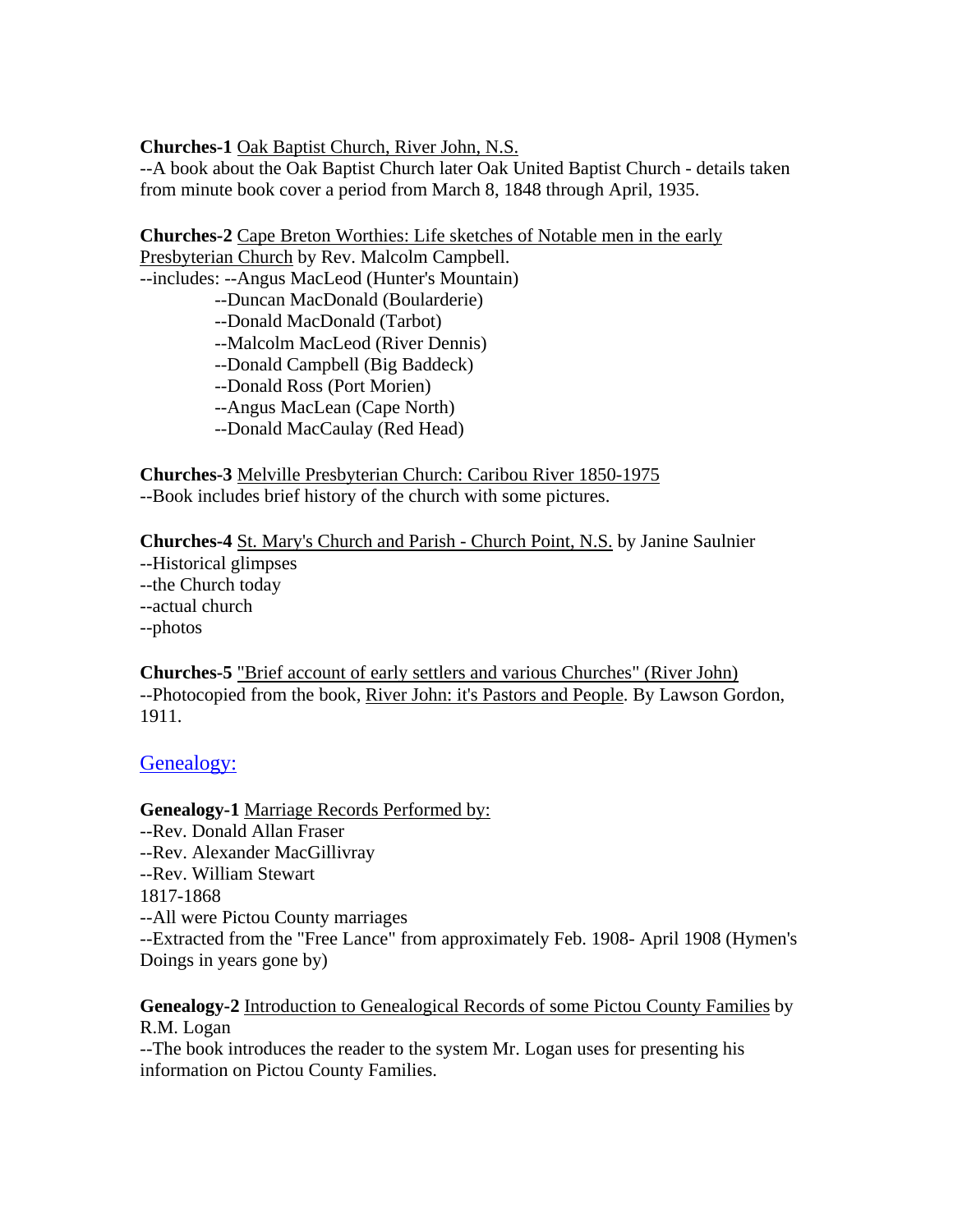**Genealogy-3** Genealogy and memoirs of Isaac Stearns and his descendants by Mrs. Avis Stearns Van Wagenen.

**Genealogy-4** Genealogy of Cecil Ernest MacDonald of Balmoral, Colchester Co. (Pictou Academy silver medal winner 1938)

--includes: --family genealogy & connections

 --National Geographic article from May 1980 with mention of Cecil MacDonald.

### **Genealogy-5** Polson, Alex

--An article on Alex Polson, born in Colchester Co., by William J. Betts. The article discusses Polson's involvement in the mining and logging industries in the United States.

## **Genealogy-6** The Graham Family History

--includes: --Robert Marshall Family

- --The Kerr Family
- --The Graham Family
- --Taken from the book The Graham Family History by Jane M. Graham.

## **Genealogy-7** A Tale of two Houses by Jessie Creighton Gillis

--A brief genealogy of the family through the homes they shared, including the house of Daniel Graham (older half brother of Duncan Ross; a Pictou personality involved in church and education).

## Miscellaneous:

#### **Miscellaneous-1** Mount Rundell, Stellarton and the Albion Railway of 1839 also a brief biography of:

- --Michael Dwyer
- --Richard Smith
- --James Hudson
- --Sir William Young
- --Hiram Hyde
- --Hon. W. A. Black
- --Rev. E. A. McCurdy
- --Taken from Collections of the Nova Scotia Historical Society vol. 34.

### **Miscellaneous-2** The Montbeliard Settlers at Tatamagouche; DesBarres' first settlers in the 1700's

--A momento booklet, by the Sunrise Trail Museum, from a display about the settlers brought to Tatamagouche after the Expulsion of the Acadians.

## **Miscellaneous-3** Wellwood Waugh: first Scottish Settler at Tatamagouche. by Roy M. Kennedy

--published by The Sunrise Trail Museum 1982.